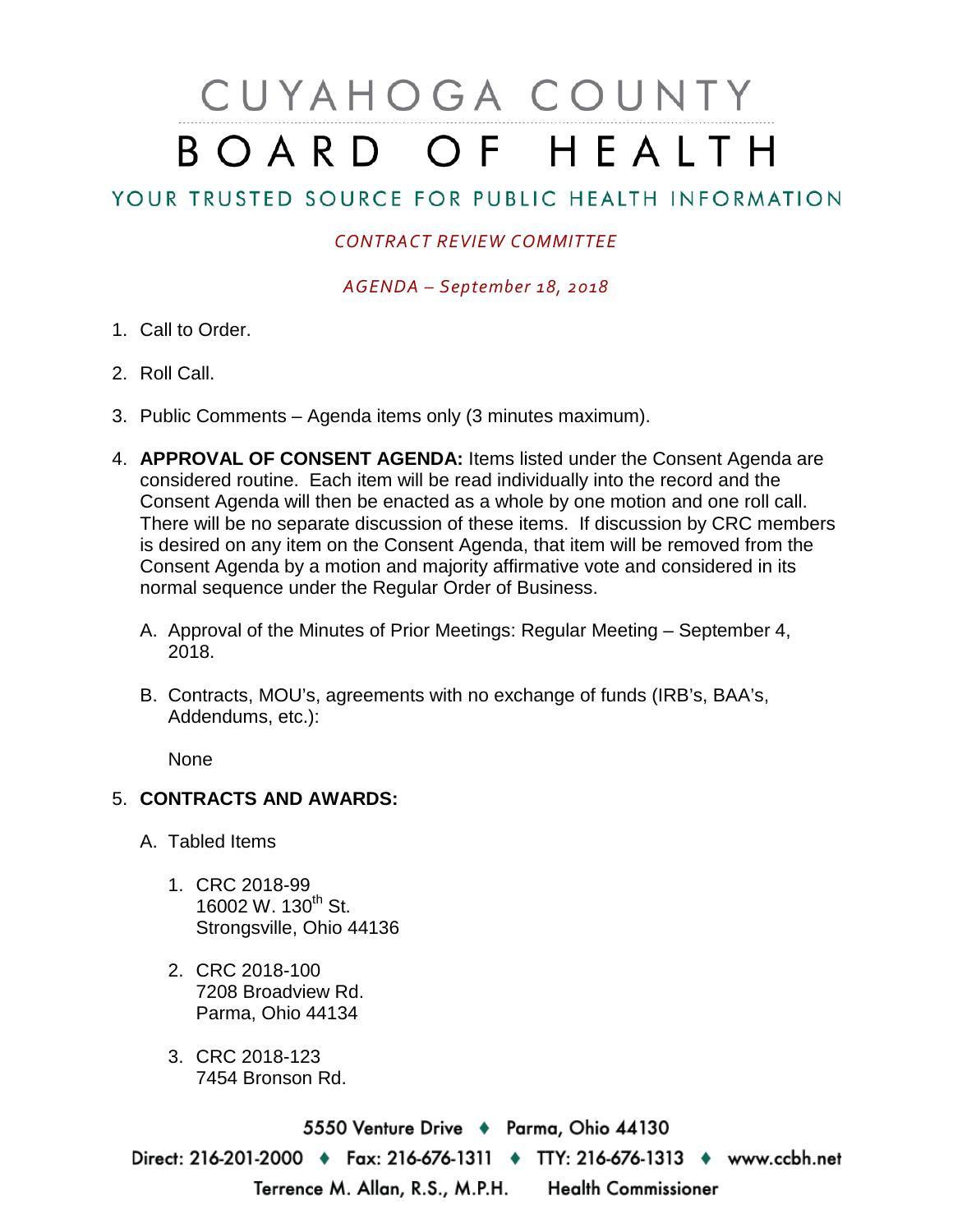Olmsted Township, Ohio 44138

- 4. CRC 2018-137 16006 W. 130<sup>th</sup> St. Strongsville, Ohio 44136
- 5. CRC 2018-142 Epidemiology, Surveillance and Informatics Services submitting an agreement with the Association of Ohio Health Commissioners (AOHC) to secure an emergency preparedness consultant from July 1, 2018 to June 30, 2019. Amount to be paid to AOHC is not to exceed \$5,500.00.

Purpose: To allow AOHC to secure an emergency preparedness consultant on behalf of CCBH to serve as a liaison for emergency preparedness planning functions as outlined by the BTeam.

Funding Source: 100% reimbursable through the FY2019 PHEP grant

- B. New Items For Review
	- 1. Bid/Quote Openings ≥ \$25,000.00

None

2. Bid/Quote Openings < \$25,000.00

**None** 

- 3. Expenditures: Contracts < \$25,000.00
	- a. CRC 2018-145 Prevention and Wellness Services submitting an addendum to the contract (Board 2018-32) with Azalea Health to increase the amount paid to Azalea Health from \$58,100.00 to \$65,630.00.

Purpose: To provide electronic medical records services.

Funding Source: 100% funded through CCBH General Revenue

b. CRC 2018-146 Administration Services submitting a contract with State Auto Insurance Companies for commercial property insurance, computer/software insurance, public employee dishonesty insurance and terrorism coverage from August 28, 2018 through August 28, 2019. Amount to be paid to United Agencies Insurance Group (Broker) for this coverage is not to exceed \$8,931.00.

Purpose: Renewal of insurance coverage for CCBH.

5550 Venture Drive + Parma, Ohio 44130 Direct: 216-201-2000 ♦ Fax: 216-676-1311 ♦ TTY: 216-676-1313 ♦ www.ccbh.net **Health Commissioner** Terrence M. Allan, R.S., M.P.H.